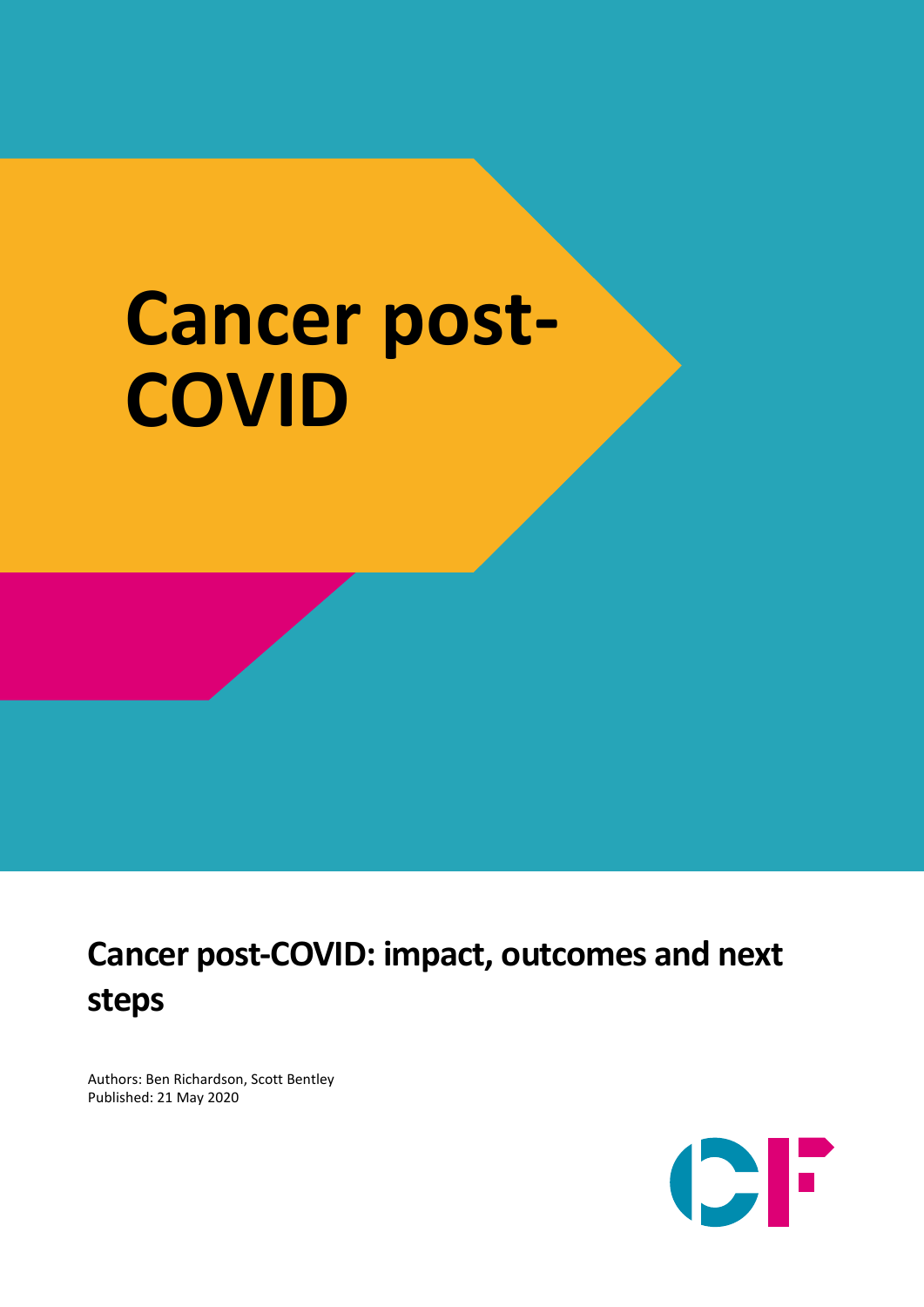## **Context**

The COVID-19 pandemic has put healthcare systems around the world under strain, and has in large part monopolised their capacity. Whilst focusing resources and capacity on fighting the outbreak have been necessary, it has brought some unintended consequences that are likely to have long-term impacts on health and care systems and patient outcomes.

In the UK, a build-up of from weeks of patients staying away from healthcare settings and disrupted health services have created a backlog of elective and non-elective cases that need to be addressed. Cancer is a particular area of concern, as cancer patients are an especially at-risk cohort with elevated risk of experiencing worse outcomes from COVID-19.<sup>(1)</sup> The entire cancer pathway has been disrupted during the outbreak, leading to a major slowdown in diagnosis and treatment activities. This has not been the case in all countries, as some, such as Italy and China, have managed to keep delivering complex radiotherapy and chemotherapy throughout the COVID crisis.<sup>[2]</sup>

For many patients, cancer treatment has been stopped due to its immunosuppressing effects, however, there are some cancer services such as PBT which has been delayed due to capacity. <sup>(3)</sup> Indeed, many cancer outpatient visits have been replaced with telephone consultations, and some routine therapy, tests and procedure have been deferred. (1) Screening has also been put on hold as the UK's cancer screening programmes (breast, bowel and cervical cancers) have being delayed due to outbreak. (4)

Despite the UK government announcing on 27 April 2020, that cancer care would resume, there are multiple factors which has seen both a reduced uptake and a reduction in services. Patients are being assessed to determine whether the risk of bringing them into a hospital environment outweighs the risk of delaying treatment. Services such as endoscopies and scans have had to be reduced as appointment times have had to be increased to do the necessary cleaning and disinfecting to keep the environment safe for both patient and doctor.

Now that the UK has reached the peak number of daily COVID-19 cases, it is imperative to take a closer look at the immediate and long-term impacts of disrupted cancer detection, treatment and the impact on patient outcomes., It is necessary to evaluate what the impact is, in order to work out next steps to address the issues that have arisen.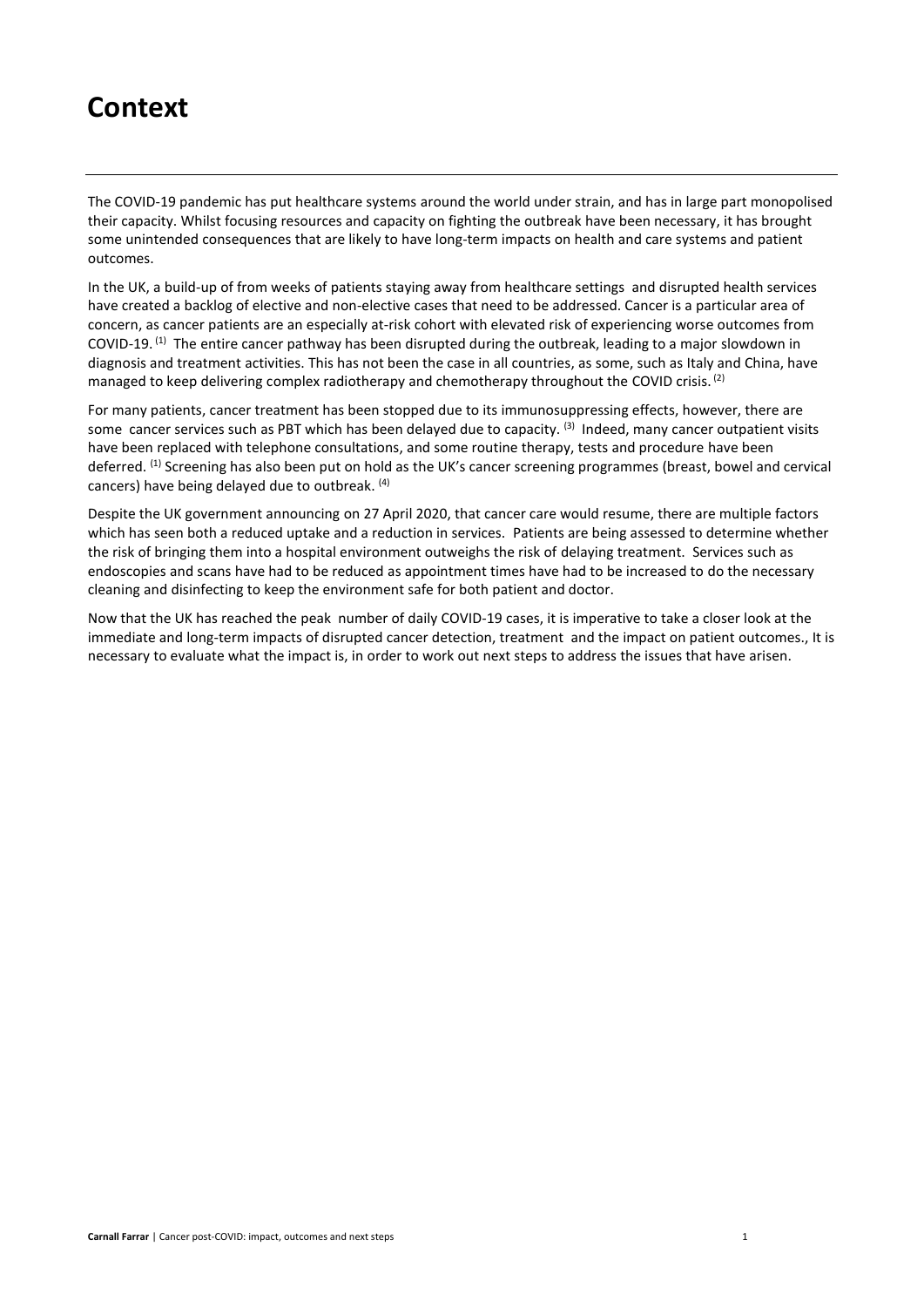### **Impact on cancer activities**

Cancer Research UK has observed that every step of the cancer pathway has been disrupted by COVID-19, including, screening, GP referrals, diagnostics, testing and treatment. (5)

#### **Screening**

Invitations and follow-up appointments are being delayed for all three of the UK's cancer screening programmes (breast, bowel, and cervical cancer) due to the COVID-19 pandemic. These screening programmes allow for the early detection of these cancer types before the presentation of symptoms, which can mean a better prognosis for the patient. Now that these programmes have been paused, 200,000 people are no longer being screened every week, and thus a significant number of them are missing the opportunity of an early detection. <sup>(5)</sup>

#### **Diagnosis**

Cancer diagnosis has been significantly disrupted as patients with possible signs of cancer have been staying away from health services due to fear of infection. Whilst GP appointments have been available to patients through virtual consultations, which has been an important transition for the NHS, some GPs are hesitating to send their patients to local hospitals for diagnostic tests out of fear of spreading the virus to patients and staff.

For these reasons, urgent referrals by GPs of people with symptoms of cancer have dropped by 75% compared to usual levels in England. Consequently, more than 2,300 cancer cases are likely to be going undiagnosed every week in the UK, which will lead to a significant build-up of cases. (5)

#### **Treatment**

While guidelines from NHS England have insisted that urgent cancer treatment will be unaffected, in practice there are inconsistencies in what treatment is available depending on the region within the UK.. Early cancers are being 'parked' for 3 months or more, with the chances of curative surgery becoming less likely. (5) A recent study of four hospitals across England has found that chemotherapy attendances have decreased by 60% amid the COVID-19 pandemic. (6)

Patients who usually travel abroad for Proton Beam Therapy have quite sensibly stopped receiving treatment as borders close and flights have been suspended. The Christie Hospital within the UK, which does offer PBT, does not have sufficient capacity to treat everyone. There are other operational centres (North East England, South Wales and Reading) with spare capacity that could be used to give PBT treatment to those who would usually travel abroad. (3) (2)

Approximately 36,280 cancer surgeries have been cancelled in the UK, with a 12-week cancellation rate of 28.8%. The NHS estimates an average of £4,000 per surgery, which means that clearing the backlog in cancer operations will cost over £145 million. (7)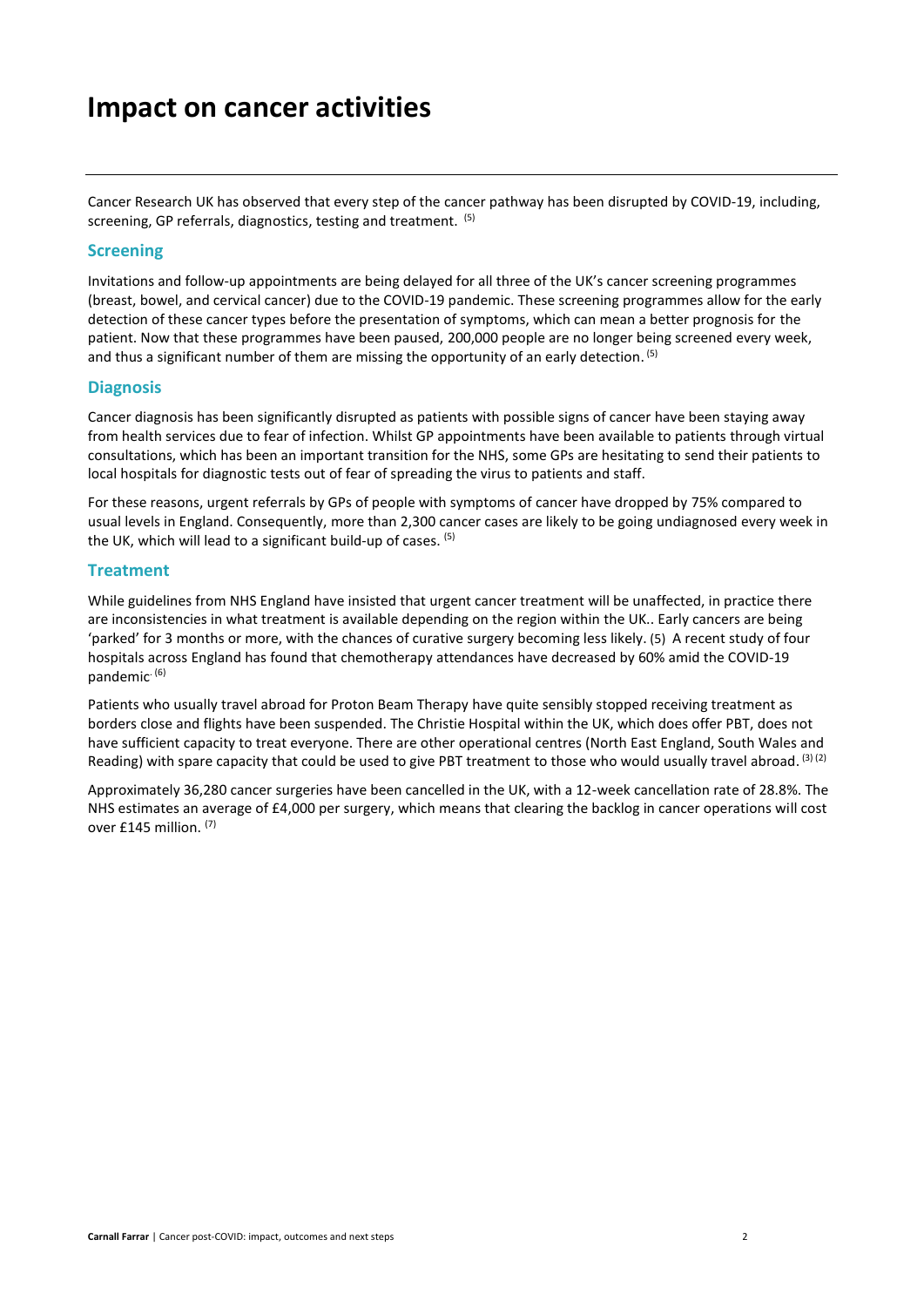#### **Weekly hospital data on changes in urgent referrals and chemotherapy clinic attendance in the Royal Free Hospital** (6)



#### **Research**

Cancer clinical research activities have been slowed down or suspended as efforts have shifted to COVID-19 research. Recruitment of participants and new trials have been put on hold, which will result in significant delays in clinical research and drug development timelines.  $(1)(5)$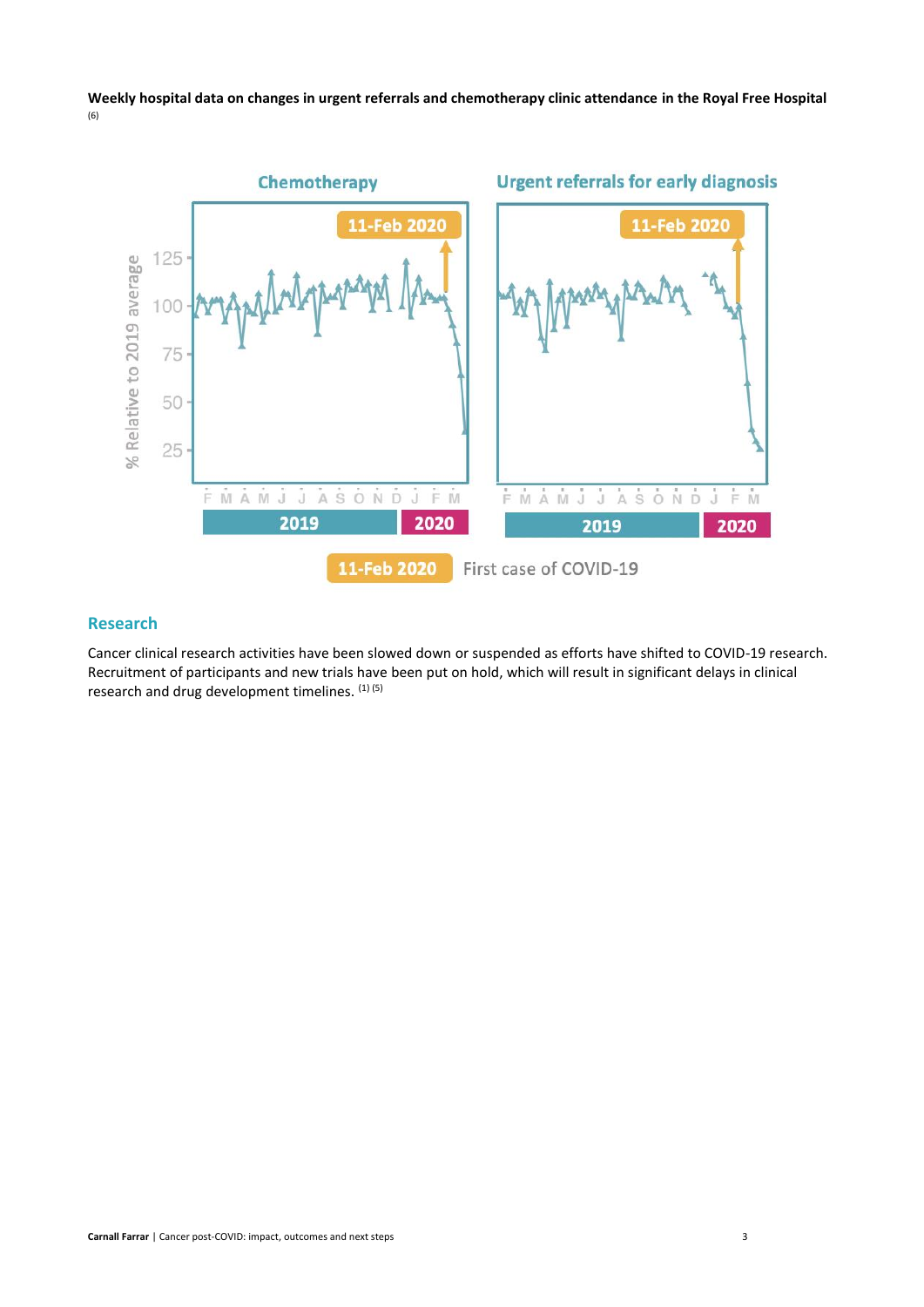## **Potential impact on patient outcomes**

Amid the COVID-19 outbreak, there has been a 75% decrease in 'two week wait' numbers, which means that only 25% of people are being diagnosed compared to usual levels in England. (5) The disruptions to the cancer pathway will likely result in cancer being diagnosed at a later stage. Patients diagnosed at later stages have fewer treatment options and have a worse survival rate.

If the disruptions to the cancer pathway were to mean that people who would have otherwise been diagnosed during the COVID-19 period end up being diagnosed a stage later, then the stage shift in the three biggest cancers will look like this:



#### **Normal stage distribution** (8) **and anticipated stage distribution for 2020, by cancer type**

Taking lung cancer as an example, we can see that while in a normal distribution 53% of people with lung cancer are in stage 4, this proportion would go up to 61% in 2020 due to a shift in the stage of diagnosis. Looking at the corresponding five-year survival rate, this implies that more people with lung cancer will only have a 3% chance of survival to 2025. Hence, the increase in patients who are diagnosed at a later stage will most likely result in uneccessary deaths.



#### **Five-year survival by stage for lung, colorectal and breast cancers**(9)

Some researchers have already tried to estimate the additional cancer deaths that will result from this set-back. A recent study done by DATA-CAN in conjunction with University College London, The Royal London Hospital and others has found that there will be somewhere between 7,164 and 35,830 more cancer-related deaths due to the disruption brought on by the COVID-19 pandemic. (6)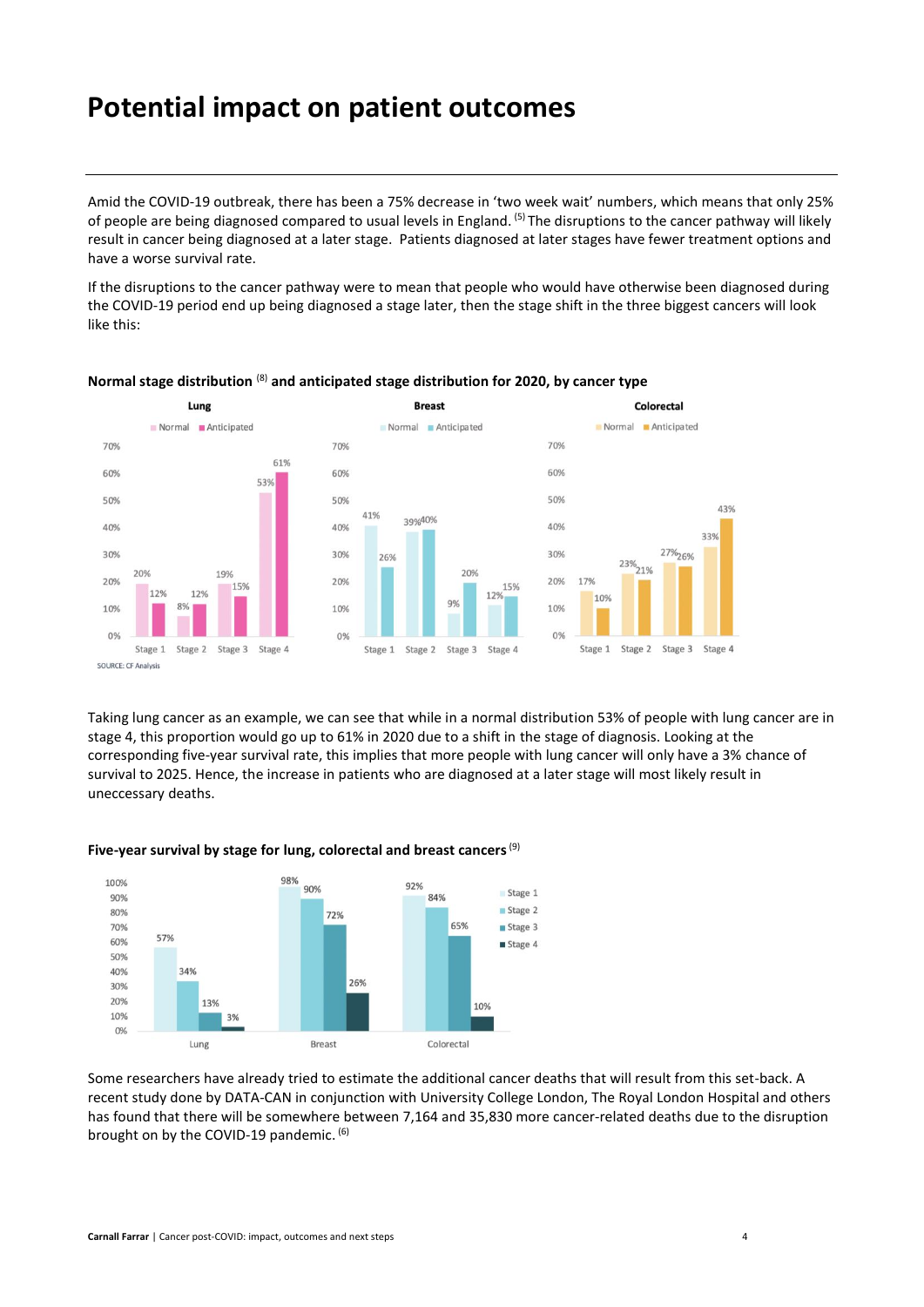## **What needs to be done**

In order to clear the backlog of cancer cases that have been building up for weeks, health and care systems will need to adopt certain measures to ensure safe and efficient delivery of services to lead to optimal outcomes.

#### **Prioritise cases**

Patients in need of urgent care need to be identified with the ability to fast-track these cases. The NHS has released a guide for prioritising patients for cancer treatment during the COVID-19 pandemic, which identifies six priorities for chemotherapy and five for radiotherapy. <sup>(2), (10)</sup> Broadly, the guide gives priority to patients with conditions that are immediately life-threatening or critically unstable, and to interventions that will result in survival gain or improved quality of life. (1)

#### **Use safe sites**

To prevent usual services being shut down by COVID-19 treatment, it will be imperative to treat cancer patients in COVID-free sites to protect them from infection. In the event of further COVID-19 peaks, having COVID-free sites will be crucial to prevent more disruption in cancer services and to keep patients safe from infection.

Fortunately, hospitals in 19 areas of England are operating now as 'cancer hubs' (e.g., in London, Manchester and Leeds), which have areas which do not treat COVID-19 patients, the space is dedicated for cancer treatment. <sup>(11)</sup> Instant testing will need to be made available to every patient and staff member at these sites in order to ensure that these sites remain safe for patients and staff. (5)

#### **Make use of private sector capacity**

To manage the build-up of cases, the NHS has secured six months of capacity from March 2020? in the private sector which could be used to help provide safe areas to treat cancer patients without increasing the risk of exposure to COVID-19. Furthermore, independent cancer care has sufficient capacity and resources to accommodate thousands of patients. (6)

#### **Encourage patients to use health services**

Throughout the COVID pandemic, there has been strong and effective messaging urging people to stay home to prevent the spread of the virus. While this campaign has been necessary to control the outbreak, it has also kept non-COVID patients away from health facilities, including cancer patients. To that effect, the government has launched a campaign to encourage patients with urgent needs and serious conditions to make use of health services, including cancer screening and care.  $^{(12)}$  It is essential to carry-on reassuring patients that they can seek treatment.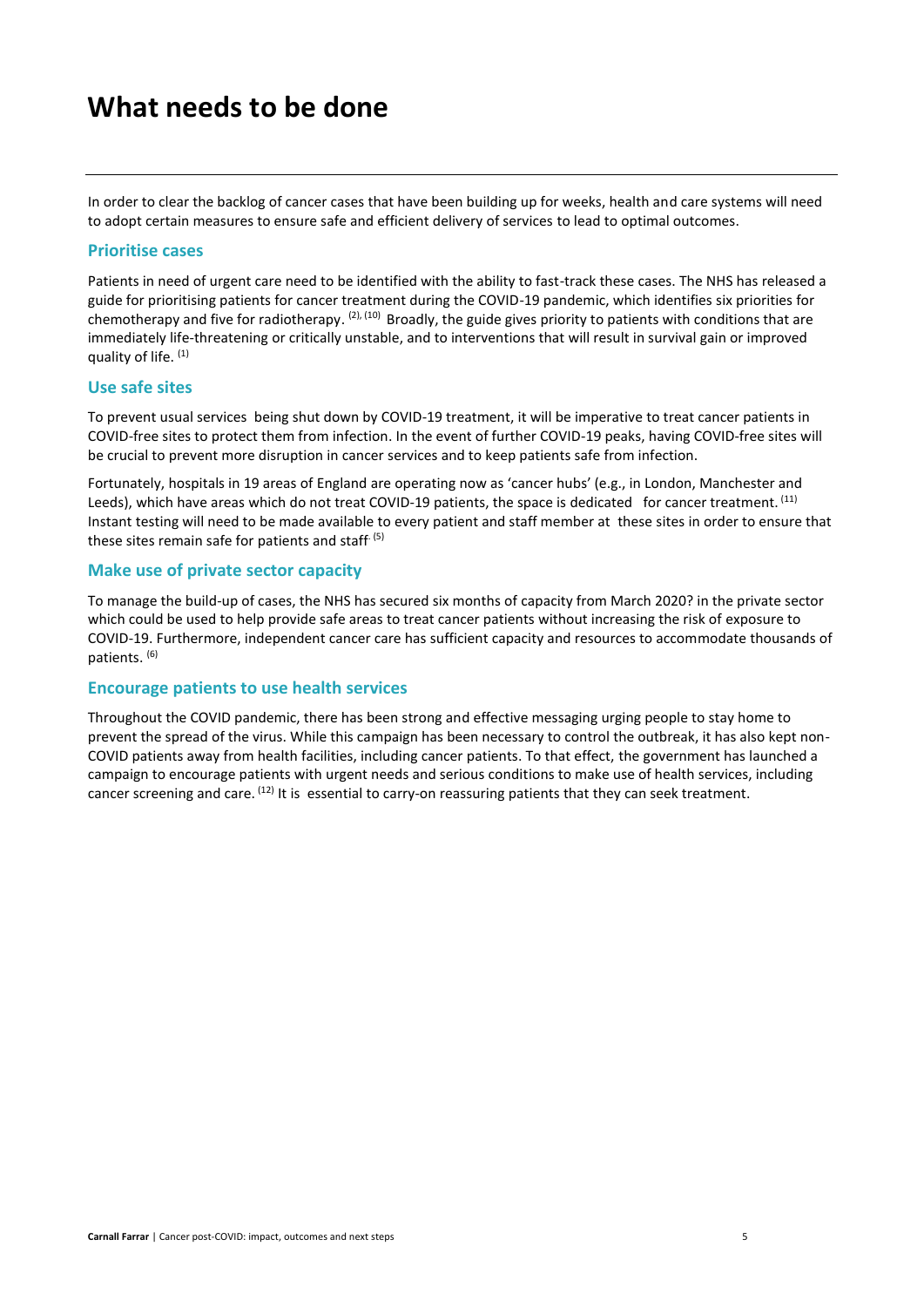## **References**

1. Effect of the COVID-19 pandemic on cancer treatment and research. *The Lancet.* [Online] https://www.thelancet.com/journals/lanhae/article/PIIS2352-3026(20)30123-X/fulltext.

2. How to avoid rationing urgent healthcare during the Covid-19 outbreak. *Financial Times.* [Online] https://www.ft.com/content/30448a84-736d-11ea-90ce-5fb6c07a27f2.

3. The potential impact of COVID-19 on cancer mortality in the UK. *Oncology Central.* [Online] https://www.oncologycentral.com/in-focus/in-focus-coronavirus/the-potential-impact-of-covid-19-on-cancer-mortality-in-the-uk/.

4. Cancer screening and coronavirus (COVID-19):. *Cancer Research UK.* [Online] https://www.cancerresearchuk.org/about-cancer/cancer-in-general/coronavirus/cancer-screening.

5. How coronavirus is impacting cancer services in the UK. *Cancer Research UK.* [Online] https://scienceblog.cancerresearchuk.org/2020/04/21/how-coronavirus-is-impacting-cancer-services-in-the-uk/.

6. Estimating excess mortality in people with cancer and multimorbidity in the COVID-19 emergency. *Researchgate.*  [Online]

https://www.researchgate.net/publication/340984562\_Estimating\_excess\_mortality\_in\_people\_with\_cancer\_and\_m ultimorbidity\_in\_the\_COVID-19\_emergency.

7. Elective surgery cancellations due to COVID-10 pandemic: global predictive modelling to inform surgical recovery plans. *BJSS Journals.* [Online] https://bjssjournals.onlinelibrary.wiley.com/doi/abs/10.1002/bjs.11746.

8. Survival by stage. *NCRAS.* [Online] http://www.ncin.org.uk/publications/survival\_by\_stage.

9. Cancer survival in England, adults diagnosed. *Office for National Statistics.* [Online] https://www.ons.gov.uk/peoplepopulationandcommunity/healthandsocialcare/conditionsanddiseases/datasets/canc ersurvivalratescancersurvivalinenglandadultsdiagnosed.

10. Clinical guide for the management of noncoronavirus patients requiring acute treatment: Cancer. *NHS England.*  [Online] https://www.england.nhs.uk/coronavirus/wp-content/uploads/sites/52/2020/03/specialty-guide-acutetreatment-cancer-23-march-2020.pdf.

11. Coronavirus crisis could lead to 18,000 more cancer deaths, experts warn. *The Guardian.* [Online] https://www.theguardian.com/society/2020/apr/29/extra-18000-cancer-patients-in-england-could-die-in-next-yearstudy.

12. England campaign targets seriously ill patients avoiding hospitals. *The Guardian.* [Online] https://www.theguardian.com/world/2020/apr/25/england-campaign-targets-seriously-ill-patients-avoidinghospitals.